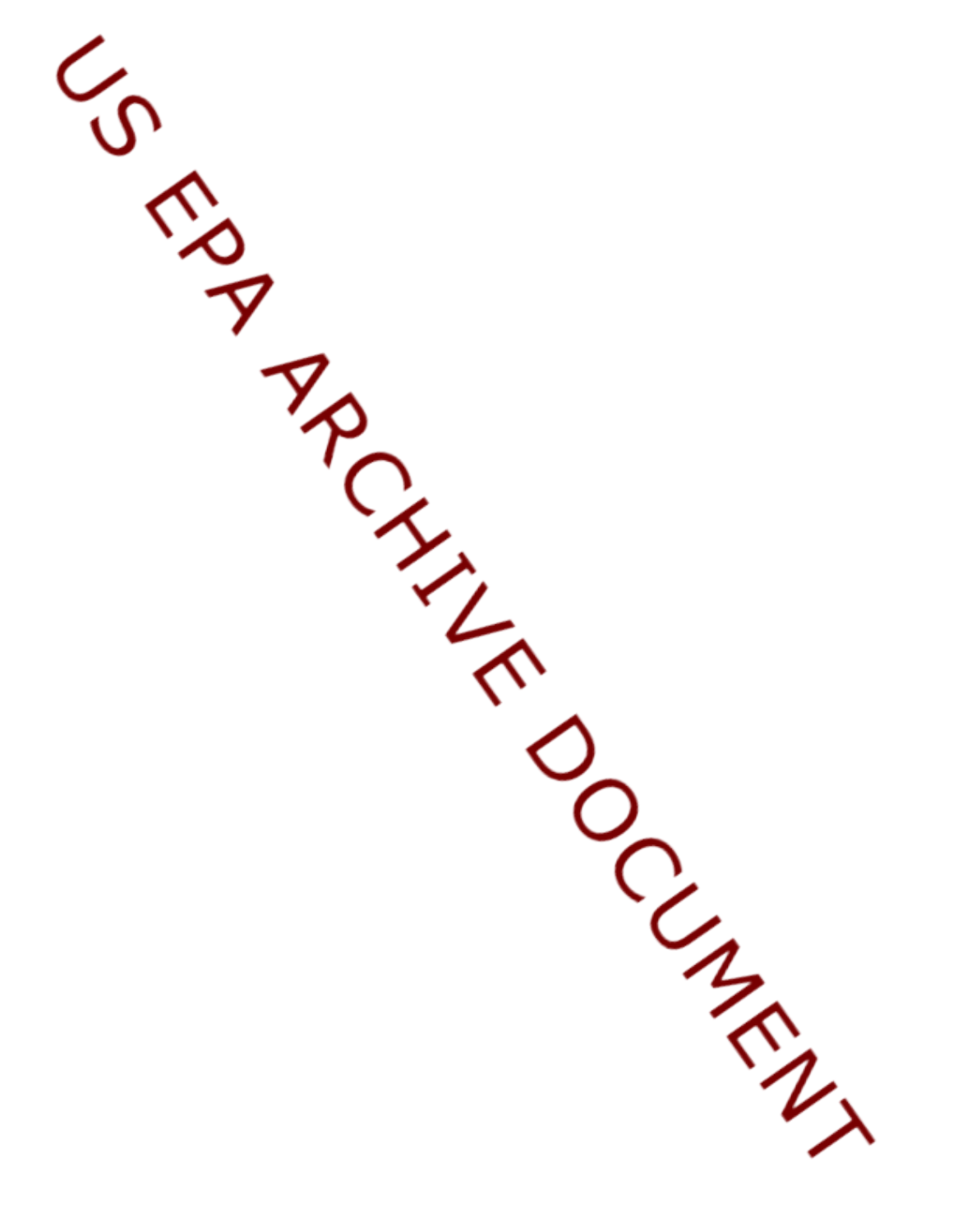## **Creating Attainable Water Quality Criteria; Evaluation of Menomonee River, Milwaukee, Wisconsin Page 1 of 2**

## **Authors:**

## **Nancy Schultz, Milwaukee Metropolitan Sewerage District Eric Waldmer, Milwaukee Metropolitan Sewerage District Mary Recktenwalt, Triad Engineering Incorporated Brandon Koltz, Triad Engineering Incorporated**

The Milwaukee Metropolitan Sewerage District (MMSD) performs routine, comprehensive sampling and monitoring of the waterways in the Milwaukee area. In 1994, the MMSD installed an Inline Storage System (ISS) in order to reduce the number of combined sewer overflows to the Milwaukee waterways from approximately 50 per year to an average of two per year. This presentation will use MMSD water quality monitoring data collected on the Menomonee River from 1994 to 2001 to evaluate how well the waterway (upstream and downstream of the combined sewer service area) is meeting the designated fecal coliform standards and if the corresponding criteria are in fact reasonable and achievable. The presentation will provide recommendations for creating criteria that are attainable and measured on a routine basis.

The Wisconsin Department of Natural Resources (WDNR) classifies all water bodies of the State by their ability to support "designated" or "beneficial" uses. The designated use identifies the type of aquatic community that the WNDR has determined that the water body should be able to support and the functions it is expected to provide. The WNDR developed five (5) biological use objectives and a recreational use objective to be applied to all water bodies.

- Cold Water Community (CW)
- Warm Water Sport Fish Communities (WWSF)
- Warm Water Forage Fish Communities (WWFF)
- Limited Forage Fishery (intermediate surface waters)
- Limited Aquatic Life (marginal surface waters)
- Recreational Use (Full body contact and partial body contact)

The WDNR established water quality criteria, which set forth the numerical water quality values or narrative criterion that must be maintained for the water body to meet its use designation or to protect human health and welfare.

For example, the Menomonee River is designated as a WWSF Community and full recreational use throughout much of its length. In order to meet the criterion for full recreational use, the surface water fecal coliform count may not exceed 200/100 ml as a geometric mean (based on not less than 5 samples per month), nor exceed 400/100 ml in more than 10% of all sample during any month. Certain sections of the river and its streams are granted variances from the surface water criteria for dissolved oxygen, fecal coliform and temperature. The variance criterion is 1,000/100ml (monthly geometric mean), nor exceed 2,000 per 100 ml in more than 10% of all samples during any month.

Using the Menomonee River as an example, this presentation will address the attainability of meeting the criteria and will provide recommended criteria based on longterm monitoring. This presentation will also explore the relationships between river flow and fecal coliform counts. Bacterial criteria similar to those in the Menomonee River are